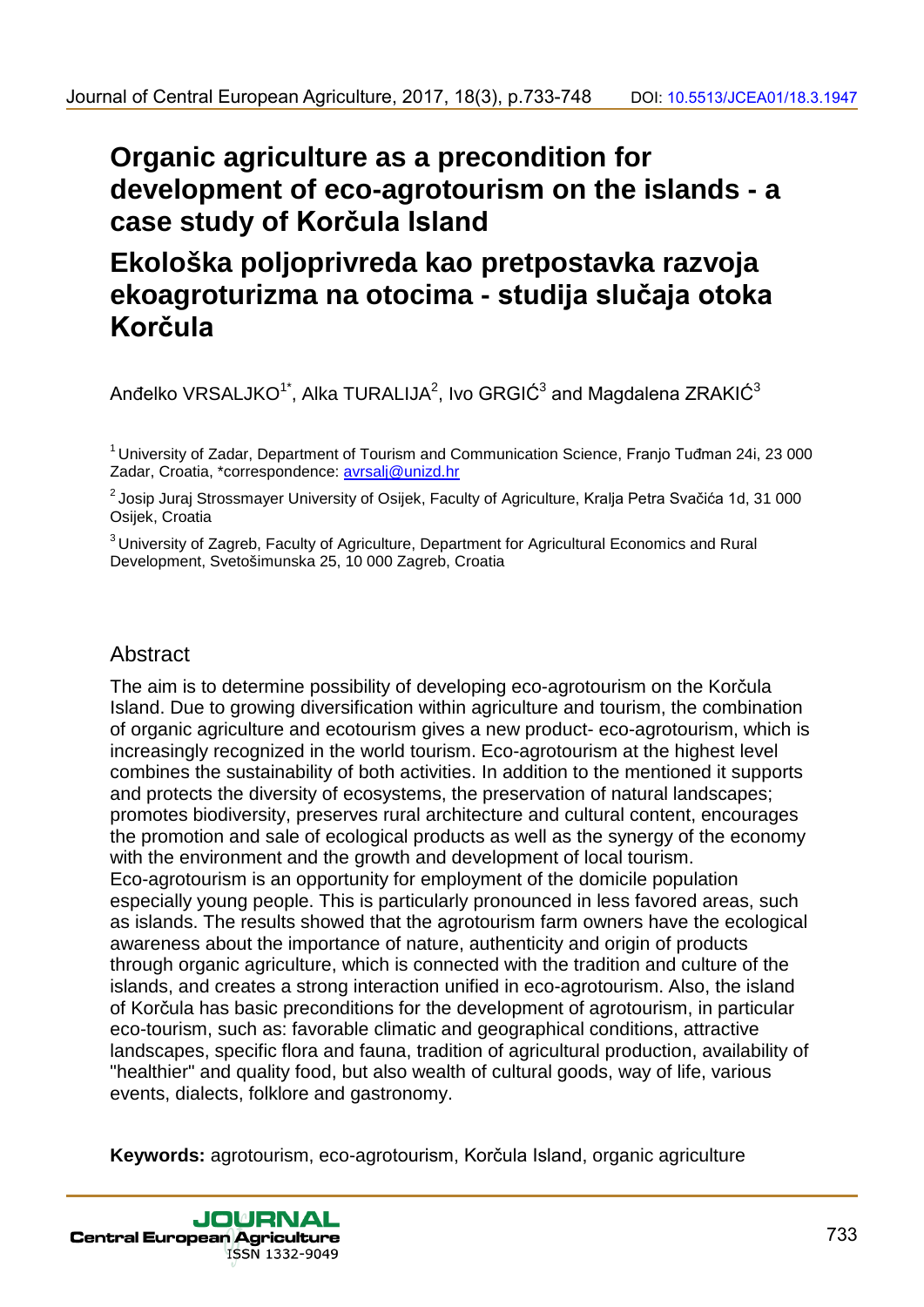# Sažetak

Cilj rada je utvrditi mogućnost razvoja ekoagroturizma na otoku Korčuli. Zbog sve veće diversifikacije unutar poljoprivredne djelatnosti i turizma, kombinacija ekološke poljoprivrede i ekoturizma daje jedan novi proizvod – "ekoagroturizam" koji je sve više prepoznat u svjetskom turizmu. Ekoagroturizam na najvišem stupnju objedinjuje održivost obiju djelatnosti. Osim navedenog potpomaže i zaštitu raznolikosti ekosustava, očuvanje prirodnog krajobraza, potiče bioraznolikost, zaštitu ruralne arhitekture, čuva kulturne sadržaje, potiče promociju i prodaju ekoloških proizvoda kao i sinergiju gospodarstva s okolišem, te rastom i razvojem lokalnog turizma. Ekoagroturizam je i prilika za zapošljavanje domicilnog stanovništva posebno mladih. Ovo je posebice naglašeno u područjima s otežanim uvjetima gospodarenja kao što su otoci. Rezultati istraživanja pokazali su da vlasnici agroturističkih gospodarstava posjeduju ekološku osviještenost o važnosti očuvanja prirode, autentičnosti i izvornosti proizvoda kroz ekološku poljoprivrednu proizvodnju, što spojeno s tradicijom i kulturom otočja stvara snažnu interakciju objedinjenu u ekoagroturizmu. Također, otok Korčula ima temeljne pretpostavke za razvoj agroturizma, posebice ekoagroturizma kao što su: povoljni klimatski i geografski uvjeti, privlačni krajobrazi, specifična flora i fauna, tradicija poljoprivredne proizvodnje, dostupnost "zdravije" i kvalitetnije hrane, ali i bogatstvo kulturnih dobara, tradicijski način života, razne manifestacije, dijalekti, folklor te gastronomija.

**Ključne riječi:** agroturizam, ekoagroturizam, ekološka poljoprivreda, otok Korčula

## Detailed abstract

Organic agriculture is one of the agricultural products productions. It combines the best ecological practices, a high level of biodiversity, protection of natural resources, and application of standards related to animal welfare. This production system is high complex agricultural production concept and its essence lies not only in the omission of agrochemicals, but also in the overall management and life philosophy. Consumption of organic products is increasing recently. Agrotourism is a specific type of rural tourism and could be the way of increasing farmer's income and the possibility of new employment. In recent times this market is increasing because trends in tourism in general are focused more on intangible dimensions of touristic demand – experience. Consumer experience presents totality of supply (nature, food, accommodation, environment, hospitality, activities etc.). These two activities (organic production and agrotourism) have the possibility for development in less favored areas, such as islands. The paper explores organic agriculture as a paradigm for the development of eco-agrotourism on the Korčula Island. The aim is to determine possibility of developing this kind of touristic offer on the Korčula Island. Due to growing diversification within agriculture and tourism, the combination of organic agriculture and ecotourism gives a new product – "eco-agrotourism", which is increasingly recognized and appreciated in the world. Eco-agrotourism at the highest level combines the sustainability of both activities. In addition to the mentioned it supports and protects the diversity of ecosystems, the preservation of natural landscapes; promotes biodiversity, preserves rural architecture, preserves cultural Vrsaljko et al.: Organic Agriculture As A Precondition For Development Of Eco-Agrotourism O...<br>
SaZekak<br>
evelopmentsikaoju unukar polippinevidente delativarian dagriculturan kontininasia skološko<br>
evelopmentsikaoju unukar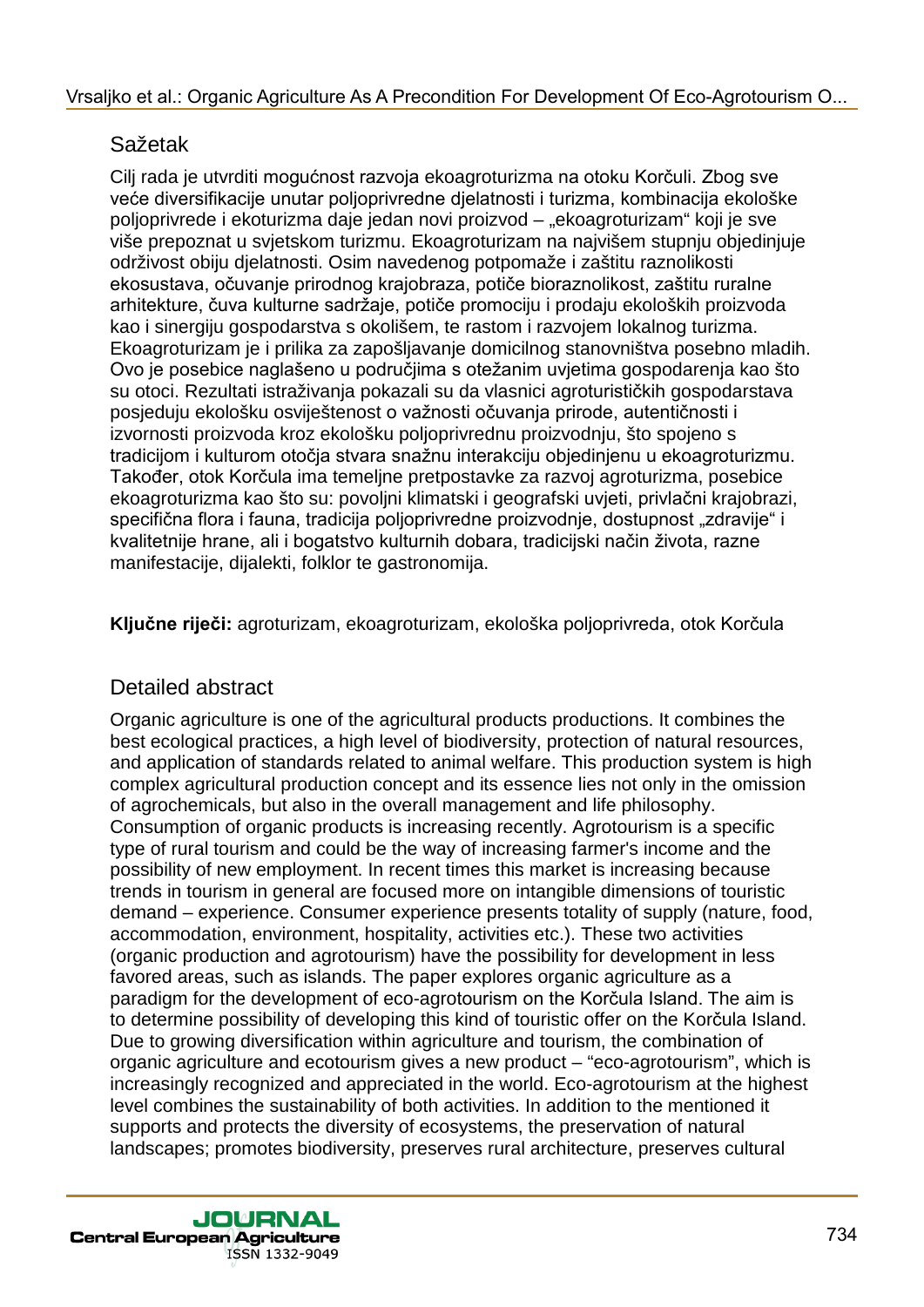content, encourages the promotion and sale of ecological products as well as the synergy of the economy with the environment and the growth and development of local tourism. Eco-agrotourism is also an opportunity for employment of the domicile population, especially young people. Korčula Island is a destination rich in natural and cultural heritage that is insufficiently valorized. This island is primarily famous for tourists that spend their time during summer, but out of that main season, resources such as organic production, unpolluted air, environment without noise, great hospitality and rich food and beverages supply are not utilized. For the paper purpose there was conducted a survey with the owners of agrotouristic farms on the Korčula Island. Seven (7) family farms participated in the survey and they are all in the ecological (organic) production system. The perception of the owners of these farms was studied about the current state of agrotourism and organic production. Most of them offer their organic products to tourists, but this is most commonly only during the main summer tourist season. Based on the results of the research, SWOT analysis was also carried out, highlighting the strengths, weaknesses, opportunities and threats to the development of eco-tourism on the Korčula Island. Some of the main strengths and opportunities for eco-agrotourism development on the Korčula Island are: geographic position (near to the Adriatic Sea, coast); favorable ecological conditions; rich and diverse natural heritage; ecological preservation, beautiful landscapes, protected natural areas; peculiar flora and fauna; availability of organic food; hospitality of the local population; the concentration of diverse tourism potential; traditional agricultural production and products; indigenous gastronomic and wine offer; rich cultural and monumental heritage; archeological treasure, sites; sacral objects, folklore and various manifestations etc. But there are some weaknesses and threats like: un-profiled tourist product; lack of financial resources; the migration of young and educated people to cities; insufficient valorization of natural and cultural heritage; poor cooperation between farms; an inadequate incentive system for development; lack of cooperation between the public and family sectors; insufficiently clear or outdated legal regulations; insufficiently developed identity in the field of agrotourism; poorly developed infrastructure (road, water, communication, energy); insufficient knowledge of agro-tourism in the wider public; seasonality etc. It is obvious that Eco-agrotourism based on organic agriculture can be developed as a long-term sustainable tourism perspective of the Korčula Island. However, in order to achieve this, the cooperation between agrotouristic farms, initiatives by the authorities and tourist communities, education of the local population, as well as better promotion of Korčula as a destination, that is not limited to traditional tourism in the summer months, is needed. All this should be mentioned in the further development of the tourism development plans and strategies; as well as the fact that sustainable, sustainable tourism development and the protection of natural heritage, and the health of the island as an ecosystem, must be the basis for future social, economic and ecological advancement of the Korčula Island. Vrsaljko et al.: Organic Agriculture As A Precondition For Development Of Eco-Agriculture As a the state of anchoritating the term of the properties and the properties and the properties and the properties that the propert

#### Uvod

Brojna obiteljska poljoprivredna gospodarstva (OPG) Hrvatske, slijedeći tendencije razvijenih zemalja, u agroturizmu kao dodatnoj djelatnosti pronalaze novo zapošljavanje i dodatni prihod što omogućuje očuvanje i jačanje gospodarskog potencijala gospodarstva (Grgić i sur., 2015). Brojne su socio-ekonomske prednosti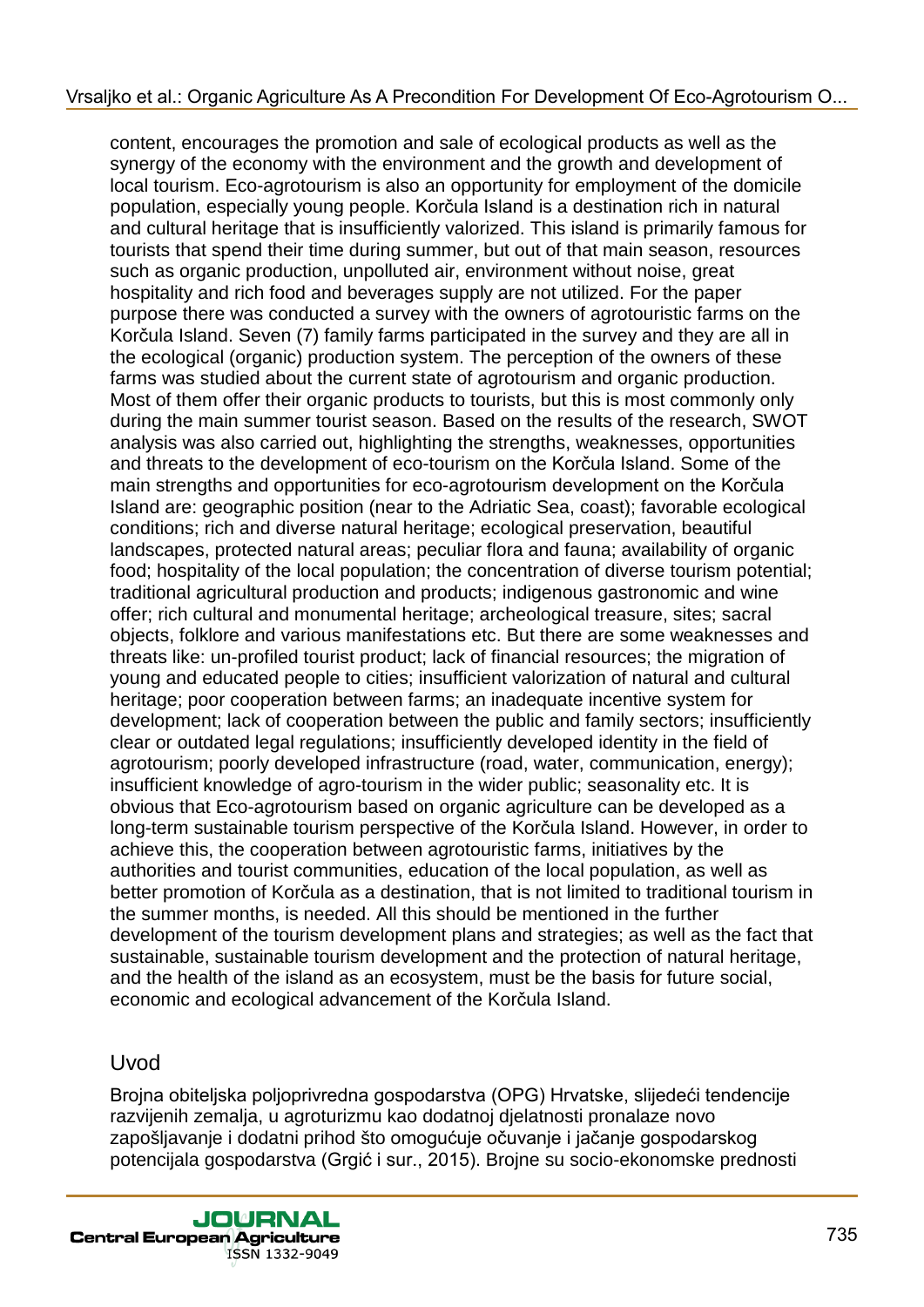koje donosi agroturizam. On jača lokalno gospodarstvo, stvara nova radna mjesta i nove gospodarske subjekte, tržište lokalnih proizvoda *in-situ*, razvija i promiče edukacijske programe koji potiču inovativnost i kreativnost, ekološki integrira poljoprivrednika i posjetitelja s prirodnim okruženjem te potiče interaktivan odnos s kulturnim atrakcijama (Nickerson i sur., 2001; Franić i Grgić, 2002; McGehee i Kim, 2004; Brščić i sur., 2010; Kerma i sur., 2014; Tuzon i sur., 2014; Vrsaljko i Čukelj, 2015). Agroturizam pomaže u očuvanju ruralnog načina života, očuvanju krajobrazne i biološke raznolikosti, pri tome uključujući kulturne posebnosti i tradiciju (Ventura i Milone, 2000; Barbieri i sur., 2013; Vrsaljko i Čukelj, 2015). Busby i Rendle (2000) agroturizam definiraju kao "održivi" ili "zeleni" turizam ili "seoski turizam", koji uključuje i edukativne ture, degustacije, tradicijske muzeje, festivale sezonskih proizvoda, divljači na gospodarstvu ili u okruženju, te na taj način generira gospodarstvu značajnu vrijednost i prodaju tipičnih lokalnih proizvoda. Jasno, agroturizam nije jedino rješenje za očuvanja ruralnih prostora i domicilne populacije (Gannon, 1994; Sharpley, 2002), no on u određenoj mjeri potpomaže svojom diversifikacijom (Nickerson i sur., 2001; Ollenburg i Buckley, 2007; Grgić i sur., 2011; Barbieri i sur., 2013; Vrsaljko i Viljac, 2015; Vrsaljko i Čukelj, 2015). Agroturizam pridonosi da priroda, krajobraz i autentična kultura budu valorizirani te da ostanu očuvani (Sznajder, 2009; Vrsaljko i Čukelj, 2015). Vrsaljko et al.: Organic Agriculture As A Precondition For Development Of Eco-Agriculture As a meta-argument on a return meta-argument on the metal-argument of the metal-argument and the metal-argument and the metal-argume

Unutar agroturizma javlja se novi koncept- ekoagroturizam na gospodarstvima koja se bave ekološkom ili organskom poljoprivredom, kao nova paradigma visoko održivog turizma u ruralnom prostoru (Horlings i Marsden, 2014). Tuzon i sur. (2014) ekoagroturizam definiraju kao kombinaciju ekoturizma i agroturizma s ciljem održivosti kulturnih i prirodnih atrakcija promoviranih kroz poljoprivredu. Na održivost utjecaj imaju svi oblici aktivnosti turista koji poštuju i čuvaju prirodni, kulturni i društveni integritet područja u koje dolaze, te dugoročno doprinose pozitivnim i korektnim pristupom u razvoju gospodarstva, na dobrobit ljudi koji žive i rade u tim područjima (World Tourism Organization [WTO], 1998).

O samom pojmu ekoturizma postoje brojni literaturni podaci (Diamantis i Ladkin, 1999; Weaver i Lawton, 2007; Wearing i Neil, 2009), no potrebno je povezati značenje, odnosno kontekst u kojem se koristi, jer to ovisi o stupnju razvoja svakog odredišta, tipu ponude i ciljanog tržišta (Franch i sur., 2008). Ekoturizam se može shvatiti kao poseban oblik prirodnog turizma (Wurzinger i Johansson, 2006) koji je temeljen na prirodnim resursima. Drugi srodan pojam je "odgovorni turizam" temeljen na etičkim vrijednostima gdje je naglasak na ekonomskim, okolišnim i društvenim aktivnostima (Goodwin i Francis, 2003). Ekoagroturizam kao novi pojavni oblik ruralnog turizma se natječe za prepoznatljivost u svojoj tržišnoj niši za prostor u području tzv. "netradicionalnog turizma" u tolikoj mjeri da je sastavni izvor prihoda gospodarstva, ali i alat konkurentnosti i razvoja gospodarstava u ruralnim područjima, odnosno višefunkcionalne i visokodiversificirane uloge ekološke poljoprivrede (Slabe i sur., 2011; Cigale i sur., 2013).

Ekološka poljoprivreda se smatra kulturnom evolucijom s ciljem zaštite okolišne kulture (Ritson i Oughton, 2006; Gives i sur., 2008) i predstavlja povratak na tradicijsku poljoprivrednu proizvodnju prije agrarne revolucije. Sve se više traže i prihvaćaju ekološki proizvodi zbog potražnje za "zdravijom" hranom, odnosno hranom s ograničenim tretiranjem kemijskim tvarima (integrirana poljoprivredna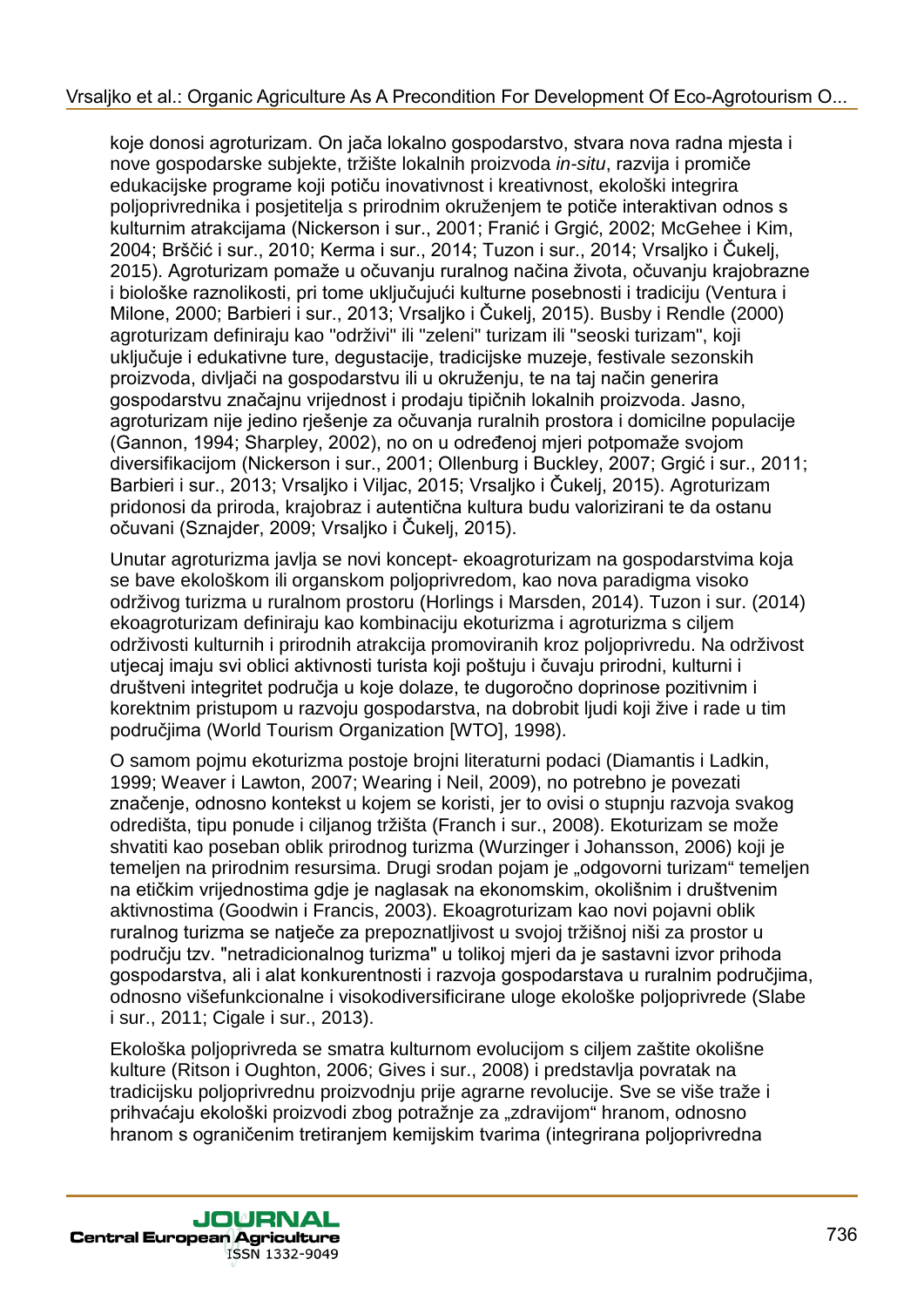proizvodnja), a kao jedan od kritičnih čimbenika je i cijena (Walley i sur., 2009) te promjene u prehrambenim trendovima (ponašanje potrošača).

Važno je naglasiti da je razvoj ekoagroturizma utemeljen na ekološkoj i/ili intergiranoj poljoprivredi uvažavajući pri tom postulate ekoturizma kako bi se ostvarila prihvatljiva mogućnost rekreacije bez uništavanja prirodnog okoliša (Kuo i Chiu 2006; Choo i Jamal 2009; Privitera, 2010; Wilk i Keck-Wilk., 2013; Wilk, 2014; Vrsaljko i Čukelj, 2015). Ekoagroturizam nastoji izbalansirati odnos utjecaja agroturizma na okoliš s jedne strane, odnosno utjecaj na zdravlje ljudi, biljaka i životinja s druge strane (Mastronardi i sur., 2015). Kao sredstvo za rješavanje tih pitanja, Kuo i Chiu (2006) predložili su alternativnu politiku koja se temelji na ekološkoj poljoprivredi u kombinaciji s ekoturizmom, a koja pruža prihvatljivu rekreacijsku priliku bez uništavanja prirodnog ruralnog okoliša. Ekoagroturizam obuhvaća najviše integrirani oblik ekološke poljoprivrede i turističke djelatnosti temeljene na tradicijskom načinu poljoprivredne proizvodnje. To je naprosto pokušaj vraćanja seoske idile prije agrarne revolucije, gdje nije bilo uporabe mineralnih gnojiva i kemijskih pripravaka. Na kraju, valja naglasiti da se u ekoagroturizmu moraju poštivati temeljni postulati ekoturizma i ekološke poljoprivrede, koji se međusobno prožimaju i nadopunjavaju u svim svojim varijacijama. Ukoliko nisu integrirani u jednu cjelinu po svim linijama, već se samo jedna grana od njih naslanja na drugu, tada ne možemo govoriti o ekoagroturizmu. Edukativno-ekološka funkcija ekoagroturizma u ekološkom sustavu poljoprivrede potiče ekološku osviještenost među mladima o važnosti okoliša, što je temeljno u zaštiti krajobraza, tajni prirode i djela utkanih generacija u kulturu i bitak čovjeka. Vrsaljko et al.: Organic Agriculture As A Precondition For Development Of Eco-Agroburism O...<br>
proformering a later patar oil Articulture Cambridge internal furterning in rank-adrotocying in an actual of principal<br>model (w

Osnovna obilježja većine otoka Republike Hrvatske su dominantnost tradicionalnog maritimnog turizma u ekonomskoj strukturi te potencijalna ugroženost krajobraza, oskudnost poljoprivrednih proizvodnih resursa i mala proizvodnja, neiskorištene mogućnosti za dodatne djelatnosti kao što je ekoagroturizam.

Cilj rada je utvrditi i opisati mogućnosti i ograničenja razvoja ekoagroturizma na području otoka Korčule iz percepcije proizvođača ekoloških poljoprivrednih proizvoda i pružatelja agroturističkih usluga.

# Materijali i metode

Istraživanje je provedeno na primjeru otoka Korčule kao studije slučaja. Studija slučaja je empirijski postupak koji istražuje suvremene fenomene unutar konteksta stvarnog života, kada granice između fenomena i konteksta nisu jasno vidljive. To je kvalitativna metoda koja koristi raznovrsne izvore podataka i vrlo je korisna za istraživanje na mikro razinama. Za potrebe rada proveden je i intervju s vlasnicima agroturističkih gospodarstava na otoku Korčuli. U intervjuu je sudjelovalo sedam (7) OPG-a koji su u sustavu ekološke proizvodnje. Ispitivanje sudionika je provedeno osobno ("licem u lice"). Intervju je bio polustrukturiran i sastojao se od tri skupine pitanja: sociodemografska obilježja ispitanika, poznavanje agroturizma te projekcija razvoja vlastitog agroturističkog gospodarstva u budućnosti (ponuda, uređenje, promidžba, prirodni resursi i sl.). Pri izradi rada korištene su deskriptivna, komparativna te metoda analize sadržaja. Na temelju rezultata istraživanja obavljena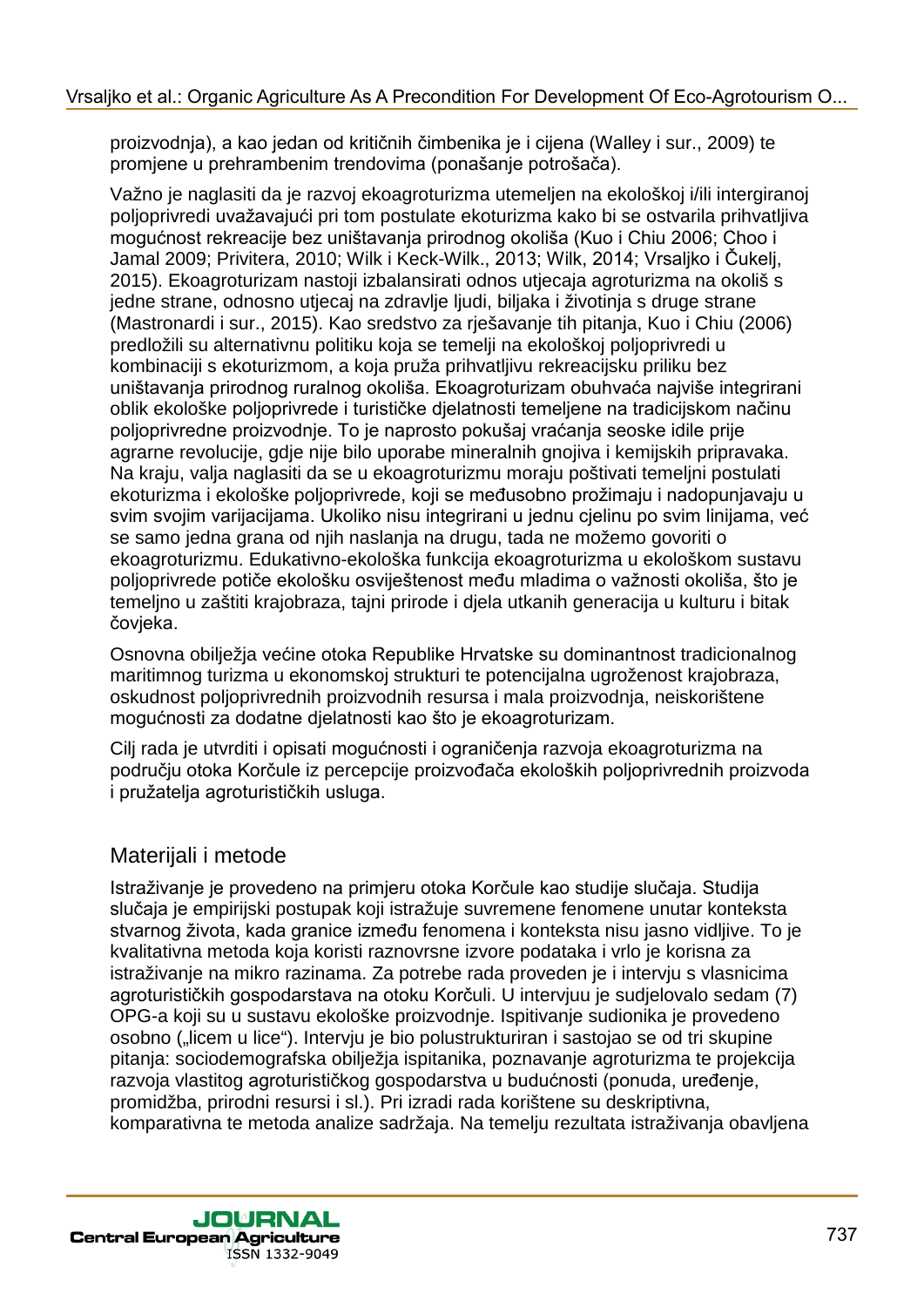je i SWOT analiza te su istaknuti nedostaci, prednosti, mogućnosti ali i prijetnje za razvoj ekoagroturizam na otoku Korčuli. Postavljene su sljedeće hipoteze:

H1- Ekološka poljoprivreda nije razvijena na otoku Korčuli te nema pretpostavke za razvoj ekoagroturizma primjeren mogućnostima otoka;

H2- Razvoj agroturizma će doprinijeti produljenju turističke sezone i obogaćivanju turističke ponude uz značajne gospodarske učinke čime će se utjecati na zaustavljanje depopulacije koji je prisutan na svim hrvatskim otocima.

## Rezultati i rasprava

#### **Poljoprivreda otoka Korčule u funkciji agroturizma**

Otok Korčula je destinacija iznimno bogata prirodnom i kulturnom baštinom koja je nedostatno valorizirana, a kao ekosustav posebna je i osjetljiva cjelina zbog čega svoj razvoj mora uskladiti s održivošću. Kao izolirana cjelina potencijal je za ekološku poljoprivredu u budućnosti, odnosno ekoagroturizam temeljen na ekološkim (poljoprivrednim) proizvodima. Otok Korčula obiluje neiskorištenim djevičanskim tlima za ekološku poljoprivredu. U posljednjih nekoliko godina tek je desetak agroturističkih gospodarstva na Korčuli uvidjelo korisnost spajanja poljoprivrede i turizma te na taj način pronašlo novi izvor valorizacije vlastitih ekoloških i/ili integriranih proizvoda. Na agroturističkim gospodarstvima otoka Korčule se većinom uzgajaju maslina i vinova loza. To su kulture koje tijekom cijele godine zahtijevaju njegu u različitim fenofazama te u kojima turisti mogu aktivno ili pasivno sudjelovati. Tijekom rujna i listopada je berba grožđa, prerada, fermentacija i vinifikacija, gdje posjetitelji prate postupak dobivanja vrhunskih vina autohtonih sorti, rakija (komovica, lozovača) i osebujnih destilata za dobivanje raznolikih likera na bazi grožđa, voća i aromatičnog bilja. Slijedi berba i prerada maslina na suvremen način kao i tradicionalan osmišljen još u antičko doba. Svaka aktivnost na agroturističkom gospodarstvu je zanimljiva i poučna, te se turistima osim klasičnog odmora i boravka u prirodi nudi sadržajno bogat i kvalitetan odmor. Agroturistička gospodarstva na Korčuli imaju i značajnu prednost, a to je more i sve aktivnosti vezane uz lov i ribolov. Uz prirodnu baštinu, Korčula baštini iznimno bogato i vrijedno kulturno nasljeđe koje je također potrebno očuvati od devastacije i uklopiti ga u ekoagroturizam. Područje Korčule je najvećim dijelom bregovito, dok se plodna zemlja smjestila među njima i to je izvrsna predispozicija za ekoagroturizam koji se u većem dijelu susjedne nam Italije upravo smjestio na takvim pozicijama. Prema popisu poljoprivrede iz 2013., poljoprivredno zemljište otoka Korčule obuhvaća 4.204,10 ha najvećim dijelom u vlasništvu obiteljskih poljoprivrednih gospodarstava (OPG) kojih je bilo 1.550. Iako otok Korčula ima sve potrebne preduvjete za razvoj ekološke i/ili integrirane poljoprivrede, na otoku Korčuli je samo 7 registriranih ekoloških poljoprivrednih proizvođača. Kao glavni ograničavajući čimbenici razvoja ekološke poljoprivrede na Korčuli ističu se neorganizirano tržište, nedovoljno razvijena ekološka svijest i nedostatni poticaji. Među kulturama koje se najviše uzgajaju ali su i u sustavu ekološke poljoprivrede, su vinova loza i maslina. Smokva je jedna od najstarijih suptropskih voćaka koja se od davnina uzgaja na otoku Korčuli. Kao posebnosti od kultura su kapar, lovor, ružmarin, kadulja, smilje, divlja majčina dušica, primorski vrisak, lavanda te drugo samoniklo bilje od kojih otočani po pradavnim receptima dobivaju aromatsko-ljekovite Vrsaljko et al.: Organic Agriculture As A Precondition For Development Of Eco-Agriculture As A Precondition For Development an ethical, registering and the stretoile is near perfective and the stretoile is near perfective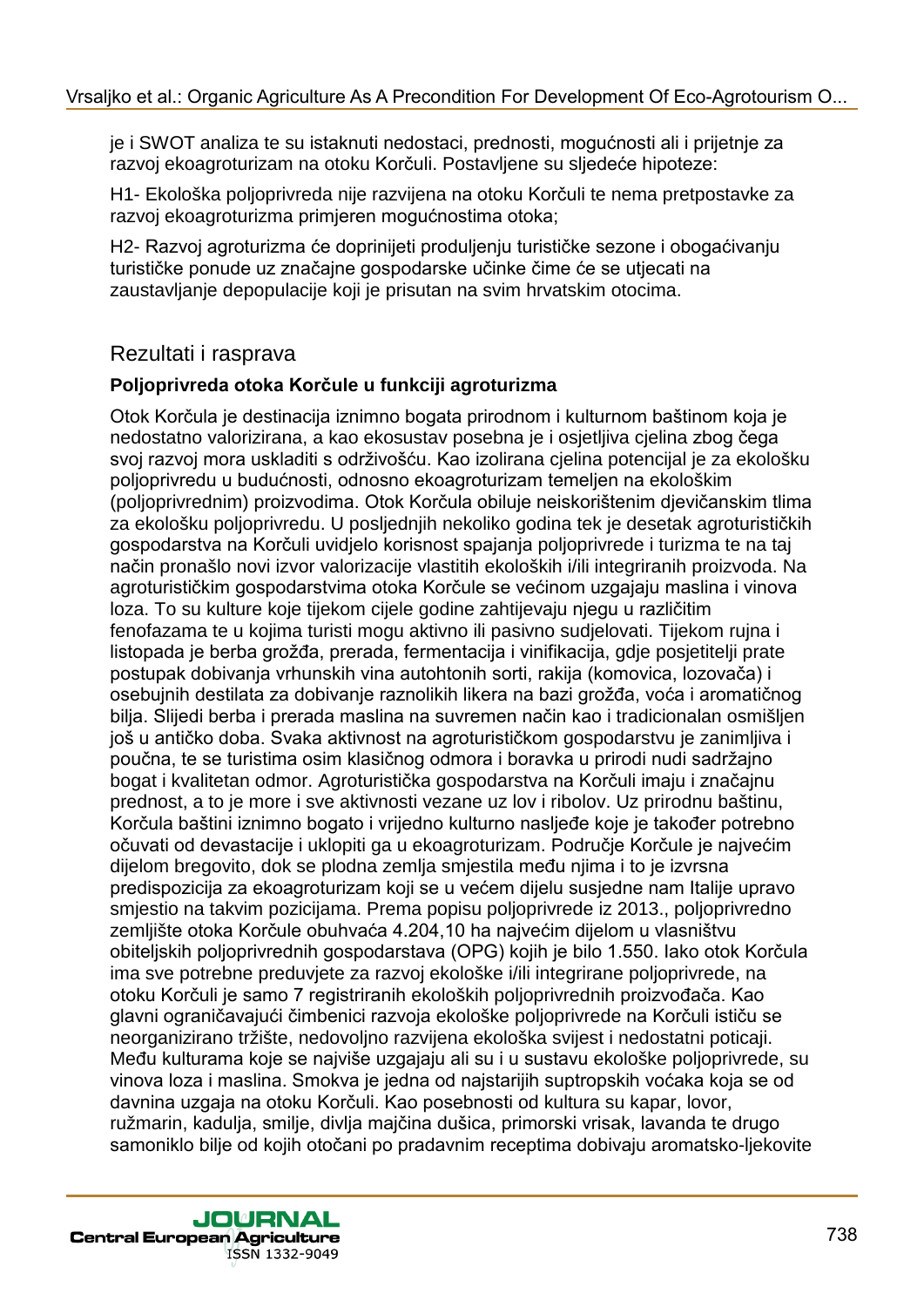pripravke, tinkture, dodatke hrani i likerima. Na Korčuli su posebno vrijedne rakije (travarica, anižeta, rogačuša, smokovača, orahovica, lozovača itd.), likeri (od oraha, bajama, maraske, meda, ruže, naranče, crnog vina, rogača itd.), prošek i desertno vino koji se proizvode još od pradavnih vremena. Otok Korčula u svim područjima proizvodnje organske hrane ima kvalitetan, ali nedovoljno iskorišten potencijal, koji se kroz ekoagroturizam može bolje valorizirati.

## **Rezultati istraživanja**

Na otoku Korčuli je registrirano 28 turističkih seoskih obiteljskih gospodarstava (TSOG) od kojih se samo 8 gospodarstava može svrstati isključivo u kategoriju agroturističkih.

U intervjuu je sudjelovalo sedam (7) vlasnika agroturističkih gospodarstava pri čemu su većina muškarci (5/7). Preko polovine ispitanika (4/7) su u dobi između 51 i 60 godina, oko trećine (2/7) od 30 do 40 godine dok je jedan ispitanik u dobi od 41 do 50 godina. Većina ispitanika, njih pet, ima srednju stručnu spremu, dok po jedan ispitanik ima visoku te višu stručnu spremu. Poljoprivredna gospodarstva u prosjeku imaju 4,4 člana (2/7). Većina gospodarstava zapošljava samo članove obitelji i posluju samo tijekom glavne turističke sezone (jedno posluje tijekom cijele godine), što je ograničavajući čimbenik u razvoju agroturizma. Gospodarstva posjeduju od 1 do nešto iznad 10 hektara pri čemu ih je većina (51,7%) u razredu od 1 do 5 ha. U proizvodnji su najzastupljenije djelatnosti: vinogradarstvo, maslinarstvo i stočarstvo. Vrsaljko et al.: Organic Agriculture As A Precondition For Development Of Eco-Agriculture As A Precondition For Development Of the Color<br>
(ristender, a reduction For Development Agriculture Associates), likeli (od rotation

Ispitanici su dobri poznavatelji agroturizma. Na tvrdnju "Poznat mi je koncept agroturizma" svih sedam ispitanika je odgovorilo potvrdno pri čemu su pojašnjenja bila različita. Oni su spremni više učiti o agroturizmu i svoje poslovanje uskladiti sa smjernicama agroturizma te je većina ispitanika sudjelovala u edukaciji/tečaju vezanim za agroturizam.

Većina objekata na agroturističkim gospodarstvima su novosagrađeni objekti s tradicijskim elementima (57,14%), slijede djelomično tradicijski objekti (28,57%) te tradicijski objekti (14,28%). Svi ispitanici pružaju usluge prehrane i degustacija, dok ih pet pruža i usluge smještaja. Na gospodarstvima koja pružaju smještaj i ostale usluge turisti se zadržavaju tjedan dana i više, dok na agroturističkim gospodarstvima koja nude samo usluge prehrane i degustacije, turisti borave svega nekoliko sati.

Ispitanici svoju djelatnost promoviraju putem Interneta (7/7) te prijatelja i poznanika (7/7), nešto ih manje (5/7) koristi brošure, putničke agencije te turističke zajednice. Najmanje su u promociji zastupljeni tisak (4/7), radio (3/7) i televizijski medij (2/7).

Pet agroturističkih gospodarstava ima svoju internetsku stranicu, dok je kod ostala dva u izradi. Najčešći posjetitelji su parovi s malom djecom i umirovljenici što korespondira sa suvremenim trendovima u svijetu (Sznajder, 2009). Manje su zastupljeni posjetitelji na jednodnevnim izletima, školske grupe te osobe s invaliditetom.

Motivi dolaska turista su domaća hrana i piće (7/7), boravak i aktivnosti u prirodi (7/7), te zdrava klima i nezagađen zrak (7/7). Slijede mir, opuštenost i odsustvo buke (5/7) te kupovina tradicionalnih i poljoprivrednih proizvoda (4/7). Rjeđi motivi dolaska na gospodarstva su tradicijski ambijent i baština (3/7), edukacija kroz uključivanje u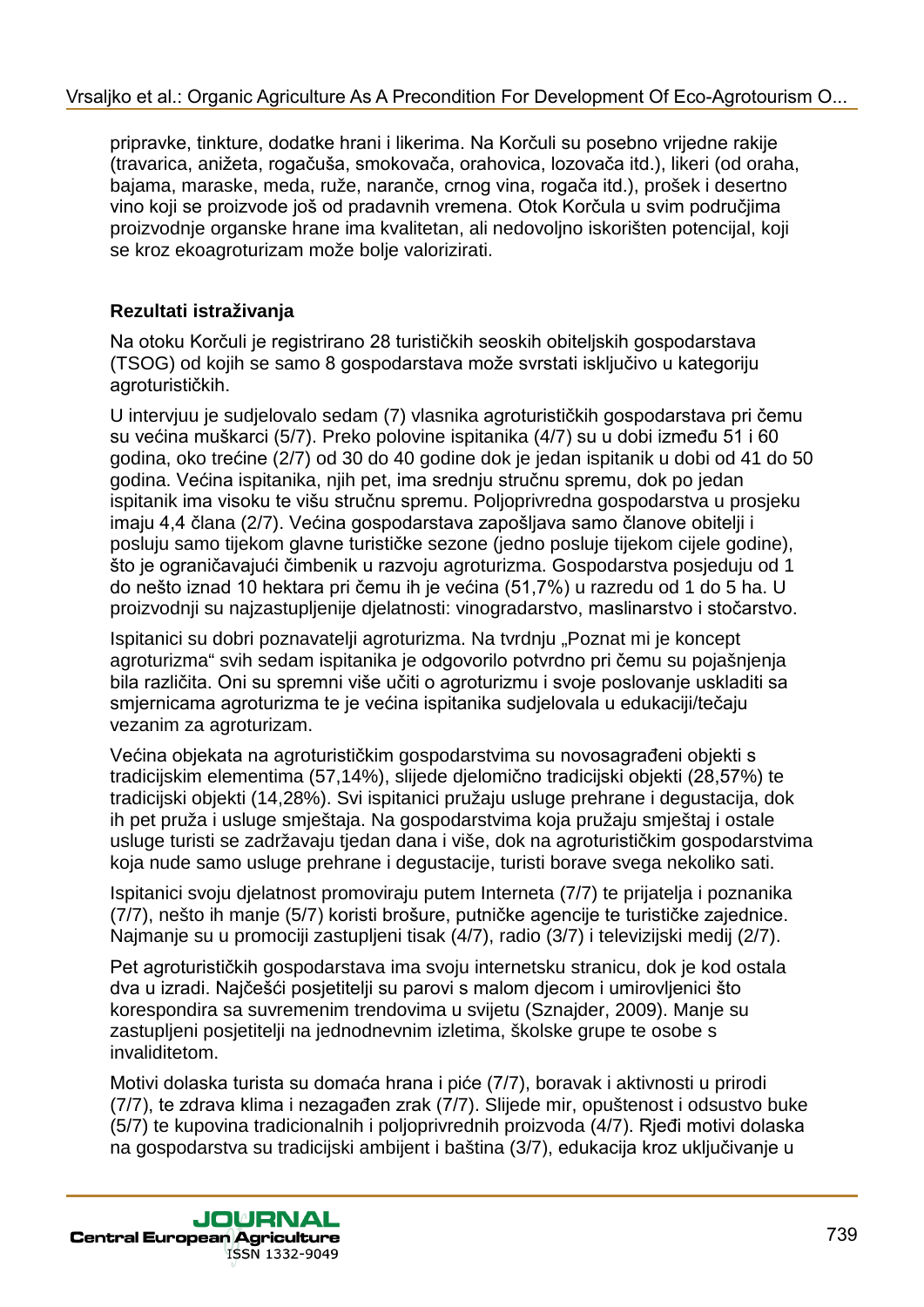poljoprivredne i kućanske poslove (2/7) te uvjeti za sportsku rekreaciju i razonodu (1/7) (Slika 1).



Figure 1. Most frequent reasons for tourist visits

Slika 1. Najčešći motivi dolaska turista

Svih sedam gospodarstava nude vino i maslinovo ulje, njih šestoro razne rakije i likere te voće i povrće iz vlastite proizvodnje, pet gospodarstava nudi razne prerađevine (marmelade, džemove, kompote, sokove itd.), dok jedno gospodarstvo nudi med i proizvode od meda (Slika 2).



Figure 2. Products for sale in agrotouristic family farms Slika 2. Proizvodi namijenjeni prodaji na agroturističkim gospodarstvima

ISSN 1332-9049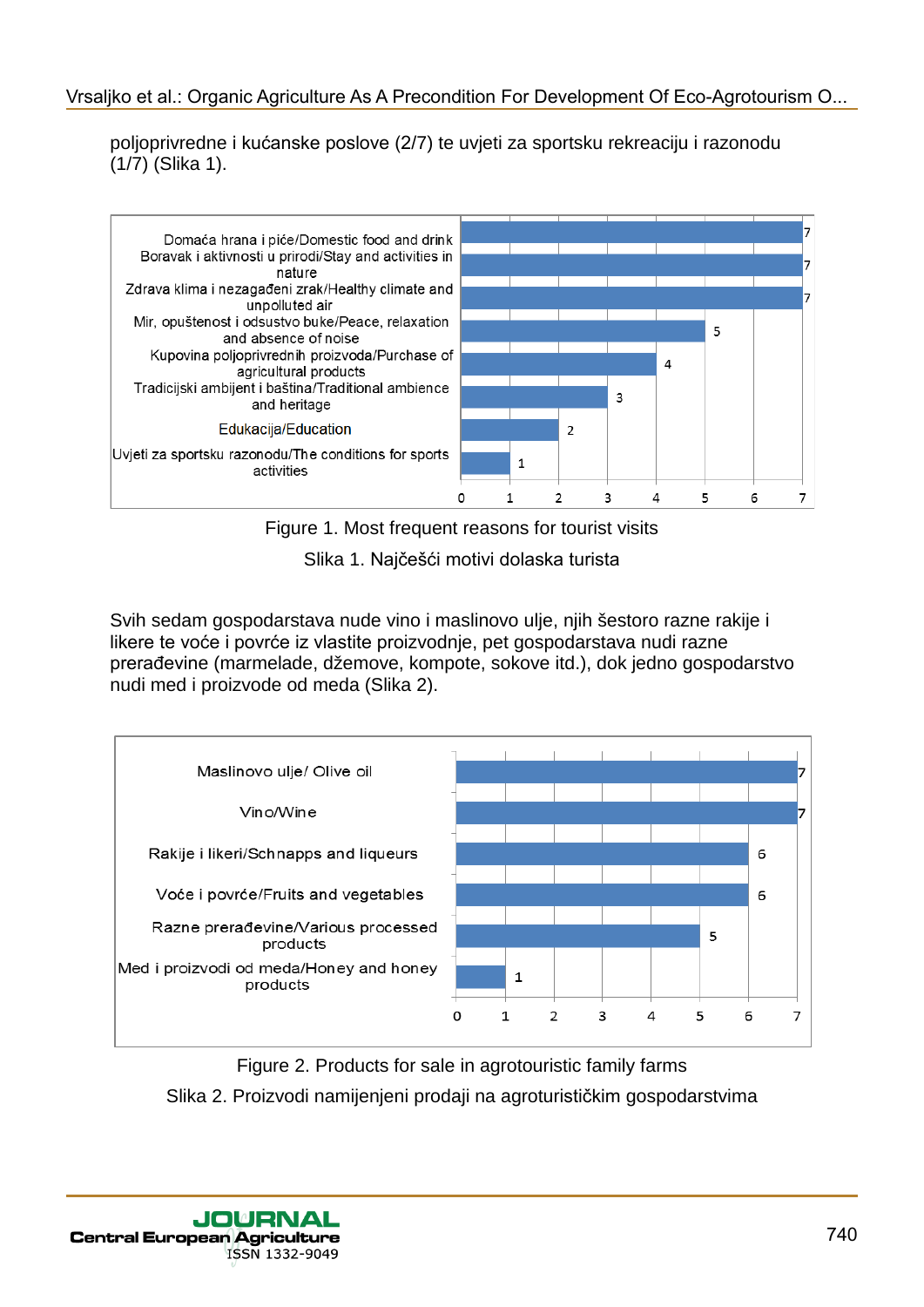Vino i maslinovo ulje su glavni proizvodi agroturističke ponude što je i za očekivati s obzirom na područje ali i na očekivanja turista koji naglašavaju svoju sklonost gastro užicima.

Kao najveću prepreku razvoju agroturizma na Korčuli, ispitanici su istaknuli nedostatak financija, sezonalnost, nerazvijen marketing, nedovoljnu organiziranost agroturističkih gospodarstava i zakonsku regulativu (Slika 3). U većini članica Europske unije postoji stabilna zakonska regulativa i financijska potpora kao dio nacionalnih i regionalnih programa ruralnog razvoja (Zrakić i sur., 2017).



Figure 3. Obstacles for the development of agrotourism on the Island of Korčula

Slika 3. Prepreke za razvoj agroturizma na Korčuli

Primarni motivi za ulazak u agroturističku djelatnost su samozapošljavanje te osiguranje kvalitetnijeg života za svoju obitelj. Slijede doprinos očuvanju ruralnog prostora, prirodne i kulturne baštine te jačanje svijesti o vrijednosti vlastitog nasljeđa. Kao najmanje važnim smatraju oplemenjivanje i podizanje poljoprivredne djelatnosti na jednu višu razinu, predstavljanje agroturizma kao autentičnog životnog stila domaćina, edukaciju turista i ostvarivanje interakcije s njima te bolju prodaju poljoprivrednih proizvoda.

Atraktivni čimbenici otoka Korčule koji privlače turiste su dodir s prirodom i očuvan okoliš, gastronomija, tradicijski način života i ambijent, ali u manjoj mjeri ekološka poljoprivreda, vinski podrum i kušaonica vina te još manje blizina povijesnih i kulturnih sadržaja i ljubazno osoblje.

Istraživanje je pokazalo da kao najveće prednosti u razvoju agroturizma na otoku Korčuli, ispitanici vide očuvanu prirodu, tradiciju te vlastite poljoprivredne proizvode. Kao nešto manje prednosti u razvijanju agroturizma na Korčuli, ispitanici navode autohtonu tradicijsku arhitekturu te blizinu turističkih atrakcija.

Također, kao najveće koristi od agroturističkog poslovanja vide dodatan izvor prihoda i smanjenje troškova u poljoprivredi, bolju prodaju poljoprivrednih proizvoda, poboljšanje kvalitete života u zajednici, nova radna mjesta, izravnu prodaju, socijalni kontakt i upoznavanje novih ljudi i kultura (Slika 4).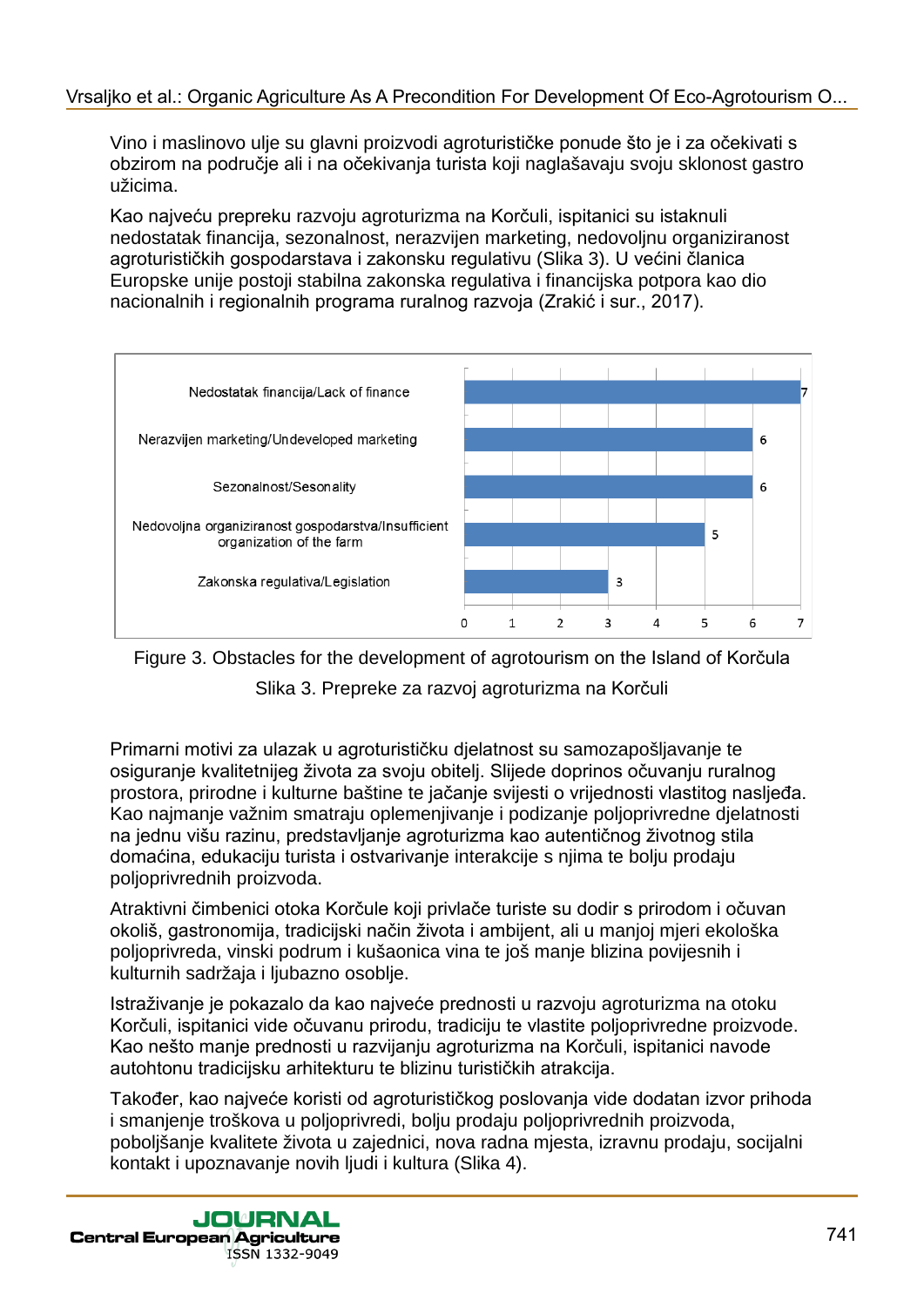

Figure 4. Agrotourism business benefits

Slika 4. Koristi od agroturističkog poslovanja

Kao najčešće kulture u ekološkoj poljoprivredi ispitanici navode maslinu, ljekovito i aromatično bilje, smokvu, vinovu lozu, kapar, rogač te med. Budući se ekološkom poljoprivredom bavi samo 7 ispitanih agroturističkih gospodarstva, a kako u svijetu sve više raste potražnja za hranom proizvedenom na ekološki način (Zrakić i sur., 2017) potrebna je i značajnija potpora lokalne uprave. Na pitanje "Smatrate li da je ekoagroturizam dugoročna perspektiva turizma na otoku Korčuli", svih je sedam ispitanika odgovorilo potvrdno. Ovo pokazuje njihovu svjesnost o prednostima i mogućnostima ekoagroturizma. Posebno je značajna njihova ekološka osviještenost o važnosti očuvanja prirode, autentičnosti i izvornosti proizvoda kroz ekološku poljoprivredu, spojeno s tradicijom i kulturom, kao i snažnom međusobnom interakcijom. Ova gospodarstava trebaju postati jezgra ekoagroturizma, na čijim će se iskustvima razvijati nova ekoagroturistička gospodarstva.

#### **SWOT analiza ekoagroturizma otoka Korčule**

SWOT analiza je izrađena na primjeru otoka Korčule kao turističke i ekoagroturističke destinacije (Tablica 1). Ovom analizom definirani su ključni čimbenici i potencijali za razvoj ekoagroturizma te njegova ograničenja. SWOT analiza je rezultat terenskih zapažanja autora, analize sekundarnih izvora te anketnog ispitivanja odnosno razgovora s vlasnicima agroturističkih gospodarstava. Prednosti i mogućnosti navedene u SWOT analizi moraju se na najbolji način iskoristiti kako bi se poboljšali uvjeti za život u zajednici, ali i zaštitila kulturna i prirodna baština. Uočene prijetnje i slabosti su putokaz nužnih aktivnosti kako bi ih se dovelo na najnižu moguću razinu.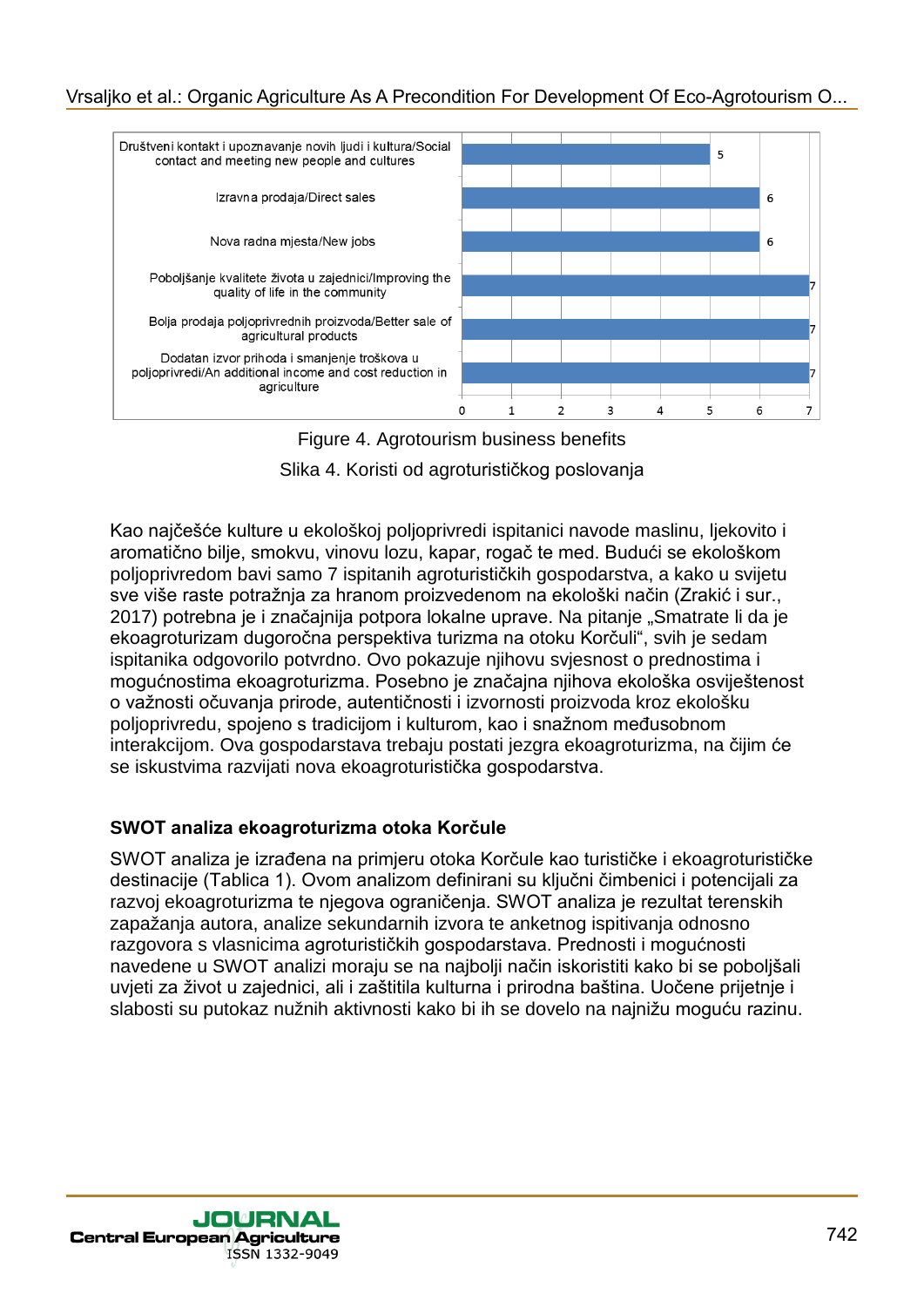| Snage/Strengths (S)                                                                                                                                                                             | Slabosti/Weaknesses (W)                                                                                                             |
|-------------------------------------------------------------------------------------------------------------------------------------------------------------------------------------------------|-------------------------------------------------------------------------------------------------------------------------------------|
| Jadransko more, obala/Adriatic sea,<br>coast<br>Povoljni ekološki uvjeti/Favorable                                                                                                              | Neisprofiliran turistički proizvod i<br>sezonalnost/Unprofiled tourist product                                                      |
| ecological conditions                                                                                                                                                                           | and seasonality                                                                                                                     |
| Bogata i raznolika prirodna baština/Rich<br>and diverse natural heritage                                                                                                                        | Nedostatak financijskih sredstava/Lack of<br>financial resources                                                                    |
| Ekološka očuvanost, lijepi krajobrazi,<br>zaštićena prirodna područja/Ecological<br>preservation, beautiful landscapes,<br>protected natural areas<br>Osebujna flora i fauna/Peculiar flora and | Migracija mladih i obrazovanih ljudi/<br>Migration of young and educated people                                                     |
|                                                                                                                                                                                                 | Nedovoljna valorizacija prirodne i<br>kulturne baštine/Insufficient valorization<br>of natural and cultural heritage                |
| fauna<br>Dostupnost organske hrane/Availability of<br>organic food                                                                                                                              | Slaba suradnja između<br>gospodarstava/Poor cooperation<br>between farms                                                            |
| Gostoljubivost lokalnog stanovništva/<br>Hospitality of the local population                                                                                                                    | Neadekvatan sustav poticaja za<br>razvoj/An inadequate incentive system                                                             |
| Koncentracija raznolikih turističkih<br>potencijala/The concentration of diverse<br>tourism potential                                                                                           | for development<br>Nedostatak suradnje javnog i obiteljskog<br>sektora/Lack of cooperation between the<br>public and family sectors |
| Tradicijska poljoprivredna proizvodnja i<br>proizvodi/Traditional agricultural<br>production and products                                                                                       | Nedovoljno jasna ili zastarjela zakonska<br>regulativa/Insufficiently clear or outdated                                             |
| Autohtona gastronomska i vinska<br>ponuda/Indigenous gastronomic and<br>wine offer                                                                                                              | legal regulations<br>Nedovoljno razvijen identitet na području<br>agroturizma/Insufficiently developed                              |
| Bogata kulturna i spomenička baština/<br>Rich cultural and monumental heritage                                                                                                                  | identity in the field of agrotourism<br>Slabo razvijena infrastruktura (ceste,                                                      |
| Arheološko blago, nalazišta/<br>Archeological treasure, sites                                                                                                                                   | vodovodi, komunikacija, energija)/Poorly<br>developed infrastructure (roads, water<br>supply, communication, energy)                |
| Sakralni objekti/Sacral objects                                                                                                                                                                 | Nedovoljna razina znanja o                                                                                                          |
| Folklor i manifestacije/Folklore and<br>manifestations                                                                                                                                          | agroturizmu/Insufficient knowledge of<br>agrotourism in the public                                                                  |
| Etno ponuda/Ethnic offer                                                                                                                                                                        |                                                                                                                                     |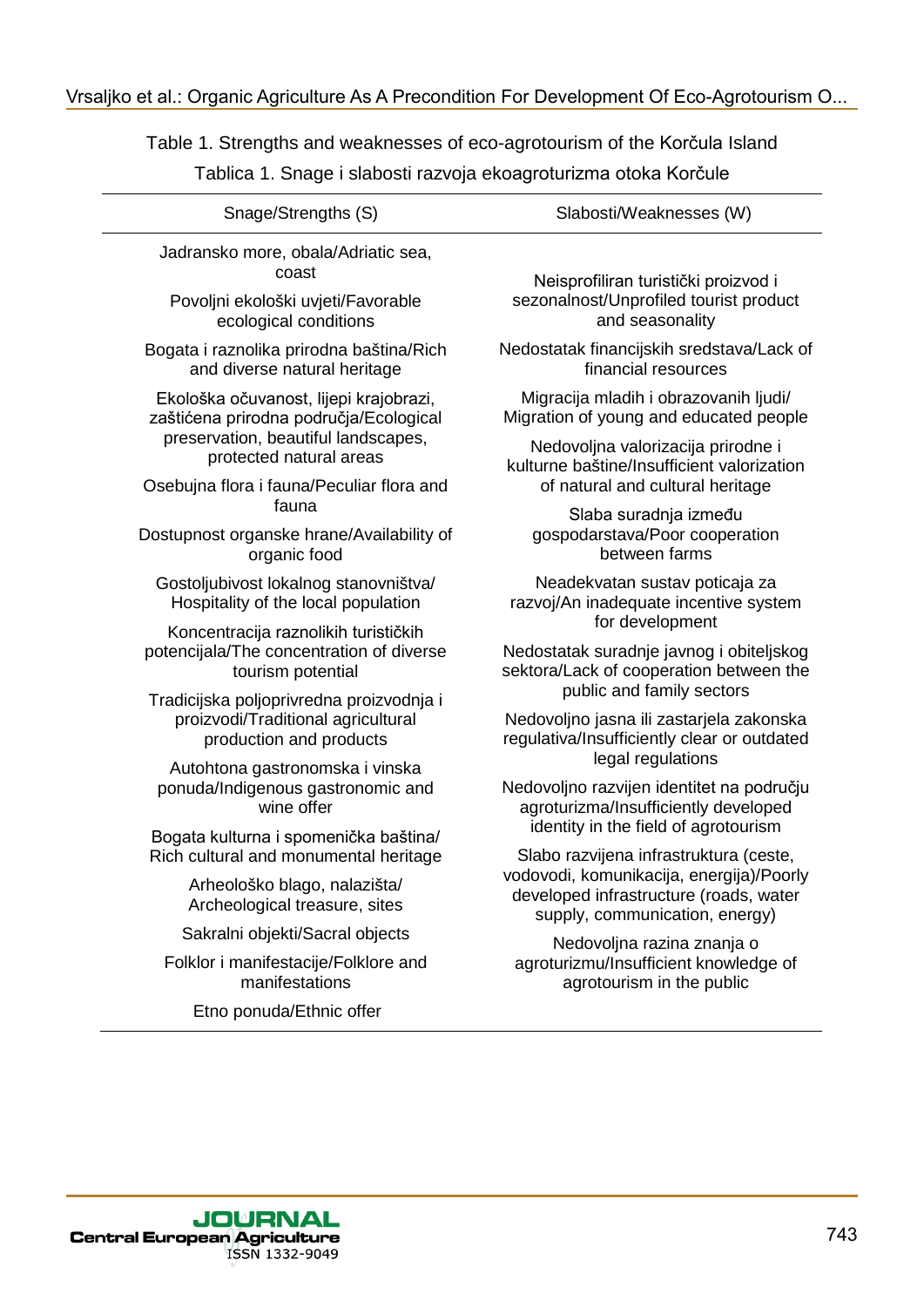| Mogućnosti/Opportunities (O)                                                                                                                                                          | Prijetnje/Threats (T)                                                                                                                            |
|---------------------------------------------------------------------------------------------------------------------------------------------------------------------------------------|--------------------------------------------------------------------------------------------------------------------------------------------------|
| Rast potražnje za odmorom na<br>agroturističkim gospodarstvima/Increased<br>demand for vacation on agrotouristic<br>family farms                                                      | Geoprometna izoliranost- manjak<br>trajektnih linija/Geotraffic isolation- lack of<br>ferry lines                                                |
| Rast potražnje za ekološkim                                                                                                                                                           | Rast zagađenja okoliša/Increasing<br>environmental pollution                                                                                     |
| proizvodima/Increased demand for                                                                                                                                                      | Povećanje pritiska na okoliš/Increase of                                                                                                         |
| organic products                                                                                                                                                                      | environmental pressure                                                                                                                           |
| Agroturizam kao brend lokalnih i                                                                                                                                                      | Gubitak individualnih poljoprivrednih                                                                                                            |
| organskih proizvoda/Agrotourism as                                                                                                                                                    | proizvođača/Loss of individual                                                                                                                   |
| brand of local and organic products                                                                                                                                                   | agricultural producers                                                                                                                           |
| Rast proizvodnje ekološke                                                                                                                                                             | Masovna proizvodnja autohtonih                                                                                                                   |
| hrane/Increased production of organic                                                                                                                                                 | proizvoda/Mass production of                                                                                                                     |
| food                                                                                                                                                                                  | autochthonous products                                                                                                                           |
| Novi trendovi u ekoagroturizmu/New                                                                                                                                                    | Nedostatak suradnje s institucijama na                                                                                                           |
| trends in eco-agrotourism                                                                                                                                                             | regionalnoj i nacionalnoj razini/Lack of                                                                                                         |
| Revitalizacija i valorizacija prirodne i                                                                                                                                              | cooperation with relevant institutions at                                                                                                        |
| kulturne baštine/Revitalization and                                                                                                                                                   | regional and national level                                                                                                                      |
| valorisation of natural and cultural                                                                                                                                                  | Nedostatak suradnje turističkih zajednica                                                                                                        |
| heritage                                                                                                                                                                              | i lokalne vlasti s vlasnicima agroturističkih                                                                                                    |
| Podizanje svijesti stanovništva o dobrobiti<br>agroturizma i ekoagroturizma/Raise<br>awareness of the local population about<br>the benefits from agrotourism and eco-<br>agrotourism | gospodarstava/Lack of cooperation<br>between tourism communities and local<br>authorities with agrotouristic farms<br>owners                     |
| Otvaranje novih radnih mjesta- dodatan<br>izvor prihoda/Opening up new jobs-<br>additional source of income                                                                           | Nedovoljan interes institucija za razvoj<br>agroturizma/Insufficient interest of<br>competent institutions for the<br>development of agrotourism |
| Programi poticaja razvitku malog i                                                                                                                                                    | Nedefinirana nacionalna strategija                                                                                                               |
| srednjeg poduzetništva/Incentive                                                                                                                                                      | razvoja agroturizma/Undefined national                                                                                                           |
| programs for the development of small                                                                                                                                                 | strategy for the development of                                                                                                                  |
| and medium entrepreneurship                                                                                                                                                           | agrotourism                                                                                                                                      |
| Konkurentnost u odnosu na susjedne                                                                                                                                                    | Migracija mladog ruralnog                                                                                                                        |
| zemlje/Competitiveness in relation to                                                                                                                                                 | stanovništva/Migration of young rural                                                                                                            |
| neighboring countries                                                                                                                                                                 | population                                                                                                                                       |
| Investicije iz EU fondova/Investments<br>from EU funds                                                                                                                                | Porast atraktivnosti konkurentskih<br>destinacija/Increased attractiveness of<br>competitive destinations                                        |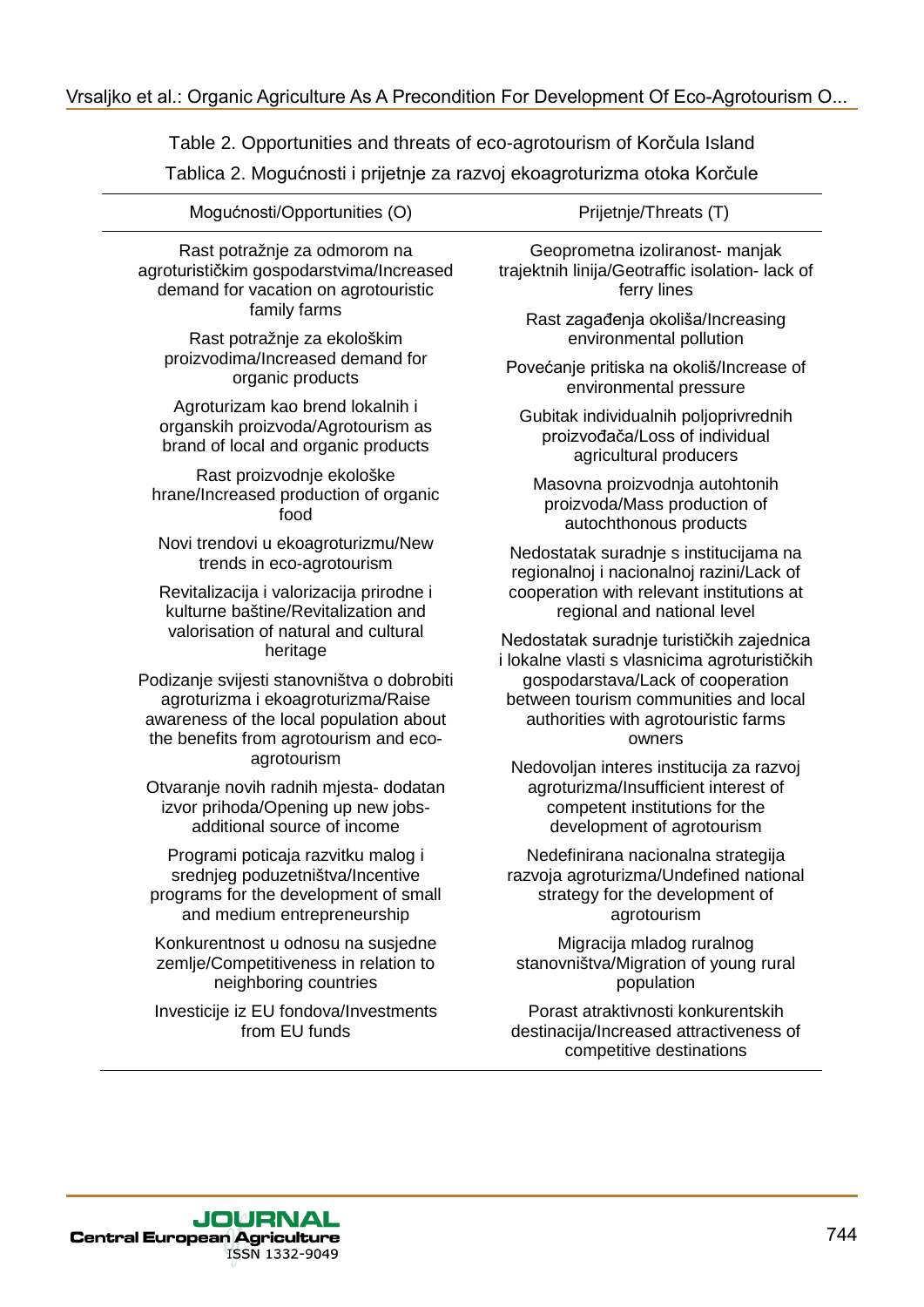# Zaključak

Svrha istraživanja bila je prikazati mogućnosti i ograničenja razvoja eko-agroturizma na mikro lokaciji na otoku Korčuli (studija slučaja) iz perspektive lokalnih proizvođača ekoloških proizvoda i pružatelja agroturističkih usluga. Cilj istraživanja temeljio se na hipotezi da prirodna baština otoka Korčule još uvijek nije adekvatno vrednovana za razvoj ekološke i/ili integrirane poljoprivredne proizvodnje, time agroturizma i ekoagroturizma, te da nisu zadovoljene pretpostavke za razvoj istog. Na temelju danog prikaza potencijala otoka Korčule ali i trenutačnog stanja na području agroturizma i ekoagroturizma, glavna hipoteza rada je potvrđena. Unatoč izvrsnom i kvalitetnom potencijalu, agroturizam i ekoagroturizam na Korčuli još uvijek su u začecima. Naime, florističko bogatstvo otoka Korčule i njegovo prisustvo na otoku na preko 60% površine, izuzetan su biološki potencijal nezaobilazan u razvoju organskog i integriranog poljodjelstva kroz agroturizam, odnosno ekoagroturizam. Vrsaljko et al.: Organic Agriculture As A Precondition For Development Of Eco-Agrotourism O...<br>
2xHylivc&ki-h prochoot Vrcolin (skudija a programe prochoot in the metric behavior an minic locked in a most vrocondition and

Netaknuti pitoreskni krajobrazi, zdrava klima, raznolika i specifična flora i fauna, kristalno čisto more, brojne uvale, rtovi i otočići očaravaju posjetitelja, naprosto ostavljaju bez daha i pozivaju na ponovni susret. Osim prirodne baštine, otok Korčulu karakterizira i očuvana bogata kulturna baština zbog čije ljepote ovaj otok često nazivaju "okamenjenim snom". Nadalje, razne manifestacije, večeri klapske pjesme, tradicija viteških igara (Kumpanija, Moreška), svečane vjerske procesije, autohtona gastro i etno ponuda, tradicija brodogradnje, pomorstva i kamenoklesarstva su sve ono što čini ovaj otok savršenim spletom prirodne i kulturne baštine.

Na temelju provedenog istraživanja, mogu se izvesti sljedeći zaključci:

- otok Korčula ima predispozicije kao što su povoljni klimatski i geografski uvjeti, idilični i zadivljujući krajobrazi, specifična flora i fauna, tradicija poljoprivredne proizvodnje, dostupnost "zdravije" i kvalitetnije hrane, ali i bogatstvo kulturnih dobara, tradicijski način života, razne manifestacije, dijalekti, folklor te gastronomija za razvoj agroturizma, posebice ekoagroturizma;
- ekoagroturizam na otoku Korčuli ima brojne pozitivne učinke kao što su poticaj očuvanju i zaštiti prirodne i kulturne baštine, doprinos poboljšanju kvalitete življenja, otvaranje novih radnih mjesta za mlade, osiguravanje novih izvora prihoda, pružanje dodatne mogućnosti prodaje autohtonih proizvoda;
- ekološka poljoprivreda na otoku Korčuli prisutno je tek nekoliko godina, iako su prednosti brojne kao što su brojna djevičanska i ekološki očuvana tla, kao pretpostavka ekoagroturizma;
- ekoagroturizam, odnosno agroturizam na Korčuli je unatoč snažnom potencijalu tek na samim počecima svog razvoja, kako po broju agroturističkih gospodarstava tako i po kvaliteti usluga koje se na njima nude.

Ekoagroturizam temeljen na ekološkoj poljoprivredi može se razviti kao dugoročna održiva perspektiva turizma otoka Korčule. Kako bi se ta ideja ostvarila potrebna je suradnja agroturističkih gospodarstva, inicijative od strane vlasti i turističkih zajednica, edukacija lokalnog stanovništva ali i kvalitetnija promocija Korčule kao destinacije koja se ne svodi samo na tradicionalni turizam tijekom ljeta. Sve navedeno treba uzeti u obzir u budućoj izradi turističkog plana kao i tezu da turizam temeljen na održivom razvoju i zaštiti prirodne baštine, time i zdravlja otoka kao ekosustava mora biti osnova budućeg društvenog, ekonomskog i ekološkog napretka otoka Korčule.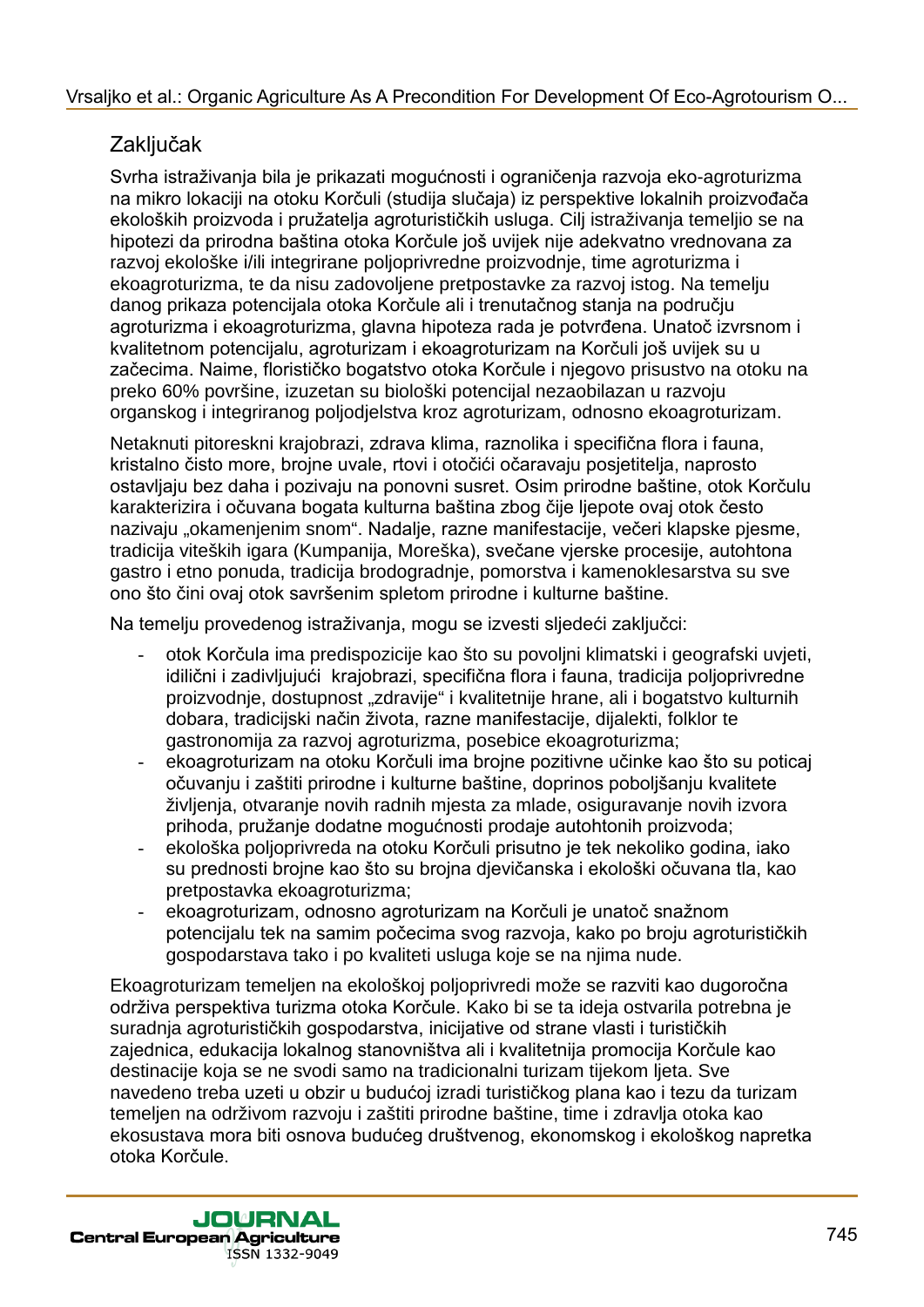### **Literatura**

- Barbieri, C. (2013) Assessing the sustainability of agritourism in the US: A comparison between agritourism and other farm entrepreneurial ventures. Journal of Sustainable Tourism, 21 (2), 252-270. DOI: http://dx.doi.org/10.1080/09669582.2012.685174
- Brščić, K., Franić, R., Ružić, D. (2010) Zašto agroturizam mišljenje vlasnika. Journal of Central European Agriculture, 11 (1), 31-42.
- Busby, G., Rendle, S. (2000) The transition from tourism on farms to farm tourism. Tourism Management, 21 (6), 635-642. DOI: http://dx.doi.org/10.1016/S0261-5177(00)00011-X
- Choo, H., Jamal, T. (2009) Tourism on organic farms in South Korea: a new form of ecotourism? Journal of Sustainable Tourism, 17 (4), 431-454. DOI: http://dx.doi.org/10.1080/09669580802713440
- Cigale, D., Lampič, B., Potočnik Slavič, I. (2013) Interrelations between tourism offer and tourism demand in the case of farm tourism in Slovenia. European Countryside, 5 (4), 339-355. DOI: https://doi.org/10.2478/euco-2013-0022
- Diamantis, D., Ladkin, A. (1999) The links between sustainable tourism and ecotourism: a definitional and operational perspective. The Journal of Tourism Studies, 10 (2), 35-46.
- Franch, M., Martini, U., Buffa, F., Parisi, G. (2008) 4L tourism (landscape, leisure, learning and limit): responding to new motivations and expectations of tourists to improve the competitiveness of alpine destinations in a sustainable way. Tourism Review, 63 (1), 4-14. Vrsaljko et al.: Organic Agriculture As A Precondition For Development Of Eco-Agrotourism O...<br>
Leherture and the constrained in the US: A<br>
somparison between agriculture and chiral mention for Development Of International
	- Franić, R., Grgić, Z. (2002) Agrotourism at family farm in Croatia assumptions and prospects for development: case study. Agriculturae Conspectus Scientificus, 67 (3),131-141.
	- Gannon, A. (1994) Rural tourism as a factor in rural community economic development for economies in transition. Journal of Sustainable Tourism, 2 (1-2), 51-60.
	- Gives, I., Baxter, S., Minihame, A. M., Shaw, E. (2008) Health benefits of organic food: effects of the environment. Cambridge: CAB International.
	- Goodwin, H., Francis, J. (2003) Ethical and responsible tourism: consumer trend in the UK. Journal of Vacation Marketing, 9 (3), 271-284.
	- Grgić, I., Zrakić, M., Cerjak, M. (2011) Agroturistička ponuda Zagrebačke županije: ograničenja i mogućnosti. Agronomski Glasnik, 73 (1-2), 41-58.
	- Grgić, I., Zrakić, M., Hadelan, L., Svržnjak, K. (2015) Economic aspects of ecological production of fruit and grapes: different scenarios. Glasnik Zaštite Bilja, 38 (5), 6-15.
	- Horlings, L. G., Marsden, T. K. (2014) Exploring the 'New rural paradigm' in Europe: eco-economic strategies as a counterforce to the global competitiveness agenda. European Urban and Regional Studies, 21 (1), 4-20.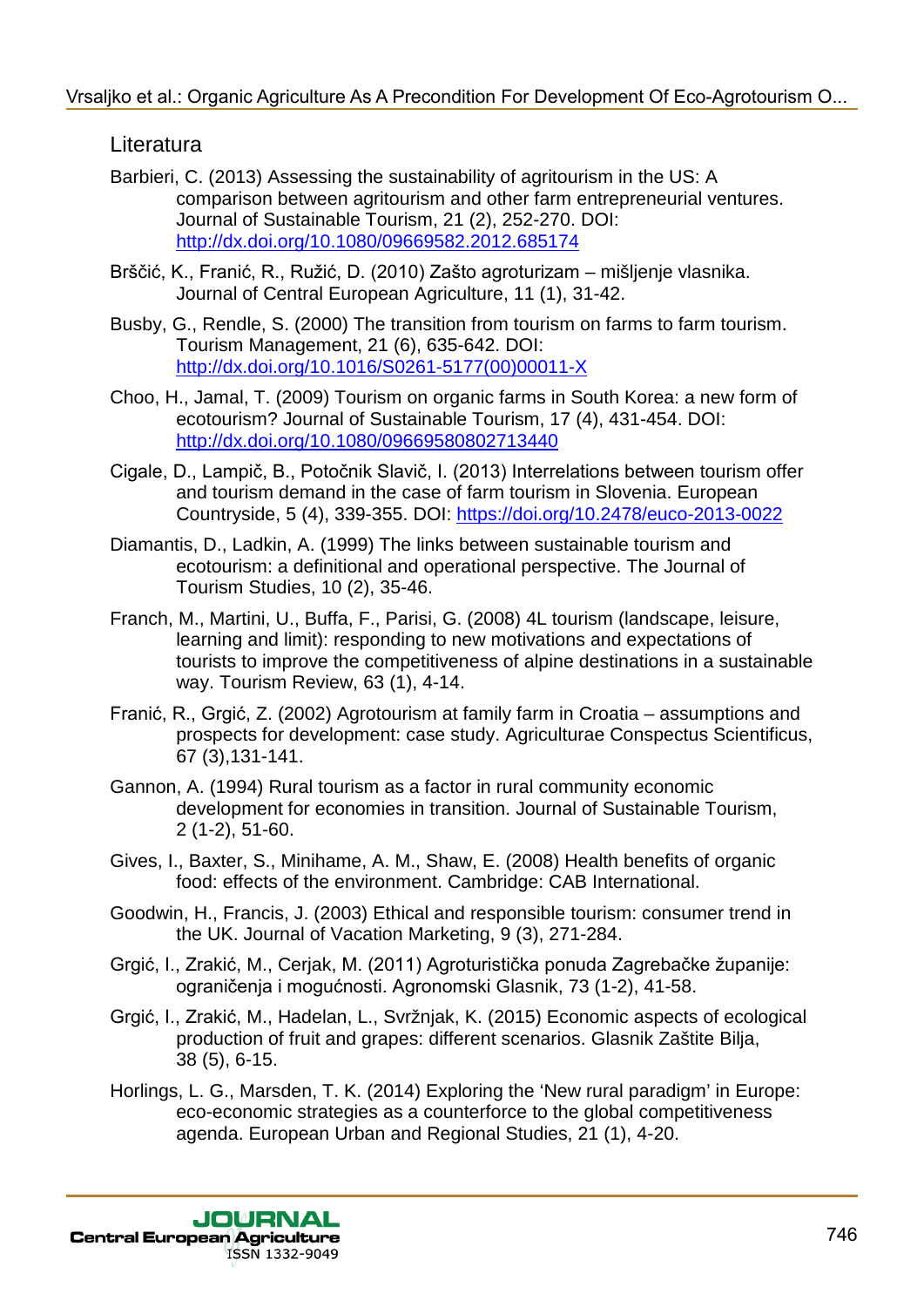- Kerma, S., Lampič, B., Podmenik, D. (2014) Tourism as a supplementary activity on organic farms in the Primorska region, Slovenia. Academica Turistica, 7 (2), 101-112.
- Kuo, N. W., Chiu, Y. T. (2006) The assessment of agritourism policy based on SEA combination with HIA. Land Use Policy, 23 (4), 560-570.
- Mastronardi, L., Giaccio, V., Giannelli, A., Scardera, A. (2015) Is agritourism eco-friendly? A comparison between agritourisms and other farms in Italy using farm accountancy data network dataset. SpringerPlus, 4, 590. DOI: 10.1186/s40064-015-1353-4
- McGehee, N., Kim, K. (2004) Motivation for agri-tourism entrepreneurship. Journal of Travel Research, 43,161-170. DOI: 10.1177/0047287504268245
- Nickerson, N., Black, R., McCool, S. (2001) Agritourism: motivations behind farm/ranch business diversification. Journal of Travel Research, 40 (1), 19-26. DOI: 10.1177/004728750104000104
- Ollenburg, C., Buckley, R. (2007) Stated economic and social motivations of farm tourism operators. Journal of Travel Research, 45 (4), 444-452. DOI: 10.1177/00472875072995742
- Privitera, D. (2010) The importance of organic agriculture in tourism rural. Applied Studies in Agribusiness and Commerce - APSTRACT, 4, 59-64.
- Ritson, C., Oughton, E. (2006) Food consumers and organic agriculture. In: L. Frewer, H. van Trijp, eds. (2006) Understanding consumers of food products. Cambridge: Woodbeard Publishing.
- Sharpley, R. (2002) Rural tourism and the challenge of tourism diversification: the case of Cyprus, Tourism Management, 23 (3), 233-244. DOI: http://doi.org/10.1016/S0261-5177(01)00078-4
- Slabe, A., Lampič, B., Juvančič, L. (2011) Potenciali ekološke pridelave za trajnostno lokalno oskrbo s hrano v Sloveniji. Dela, 36, 93-109. DOI: http://dx.doi.org/10.4312/dela.36.5.93-109
- Sznajder, M., Przezborska, L., Scrimgeoru, F. (2009) Agritourism. Oxfordshire, UK: CABI.
- Tuzon, T. P., Hilao, L. J. A., Marana, I. R. D., Villalobos, K. N., Garcia, E., Medallon, M. C. (2014) Transformation to eco-agri tourism: The case of Casile, Cabuyao City, Laguna, Philippines. In: Universiti Teknologi MARA (UiTM) Faculty of Hotel & Tourism Management, 4th International Conference on tourism research (4ICTR). Malaysian-Borneo, 8-11 December 2014, Les Ulis, France: EDP Sciences. DOI: https://doi.org/10.1051/shsconf/20141201048 Vrsaljko et al.: Organic Agriculture As A Precondition For Development Of Eco-Agroburism O...<br>
Kura, Sq. (16): 11-12, (2008) The assessment of agriculture as a supplementary activity or<br>
26, 10: 11-12, (2008) The assessmen
	- Ventura, F., Milone, P. (2000) Theory and practice of multi-product farms: farm butcheries in Umbria. Sociologia Ruralis, 40 (4), 452-465.
	- Vrsaljko, A., Čukelj, N. (2015) Natural and cultural heritage as a paradigm for agrotourism development in Krapina-Zagorje county. Agriculturae Conseptus Scientificus, 80 (4), 229-238.